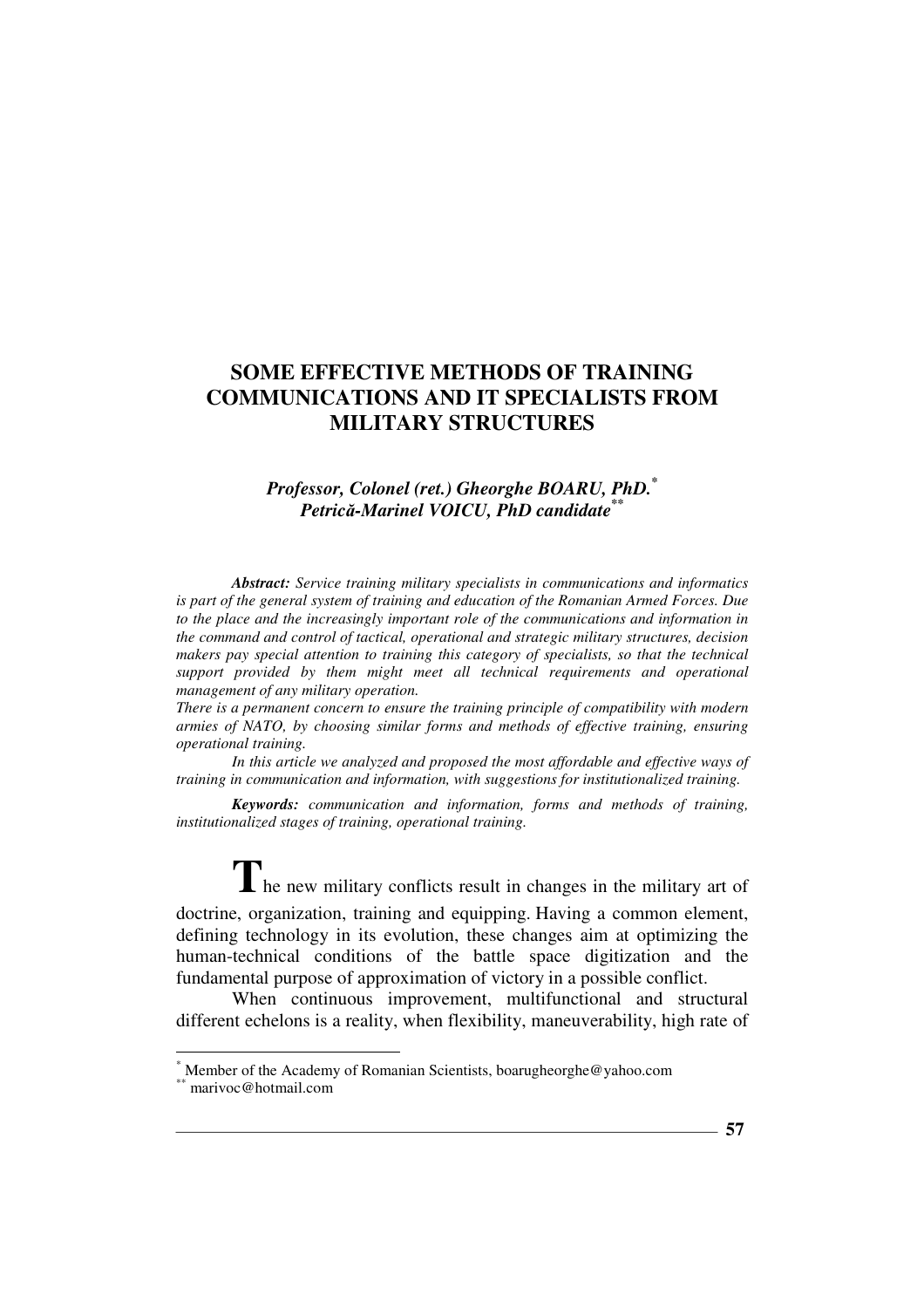action, adaptability and the ability to act met are existing requirements of most structures of modern armed forces when NATO's transformation to meet new challenges of the XXI century is a reality, we believe that the role of training forces is fundamental in optimizing the ratio of the areas of information, structural and act of modern warfare.

With evident determination on all three areas, but abundantly on the action, training and personnel training constitute a priority this period, post-NATO, Romanian Army, purpose and primary objective of changing the vision on training forces, even creating entirely new one, so their efficiency and interoperability of the Romanian Army with the armies of NATO member states will increase significantly.

# **Considerations on selecting training methods**

Applying a logical process for selection tools" is a goal of officers' training process. Selection of the best methods of training is important for all basic requirements of the training system. Thus, we consider that the two basic forms of training for the process as a whole, are:

- the institutionalized type;
- the exercises.

Each of them can be interwoven and complement each other in turn they can be divided into processes and "tools" for leadership training events. After analyzing specific features and interpretative peculiarities of training analyzed in some modern army we appreciate that a combination of effective "tools" training requirements can help training becoming effective and efficient in our army. In Figure 1 we present a hierarchy of training "tools".

| <b>Forms</b>   | Basic leadership training paths<br>(institutionalized or exercises)                                                                                                                                                         |  |
|----------------|-----------------------------------------------------------------------------------------------------------------------------------------------------------------------------------------------------------------------------|--|
| <b>Methods</b> | Different ways in which each form can be performed<br>(text programs, training platforms, training facilities,<br>Computer Based Training - CBT, Command Post<br><i>Exercises</i> - CPXs & Field Training Exercises - FTXS) |  |
| <b>Mediate</b> | "Tools" available to drive or graphics support each<br>procedure or method in hand (writing, video, film,<br>brochure with Essential Task List of Mission - ETLM,                                                           |  |

**58**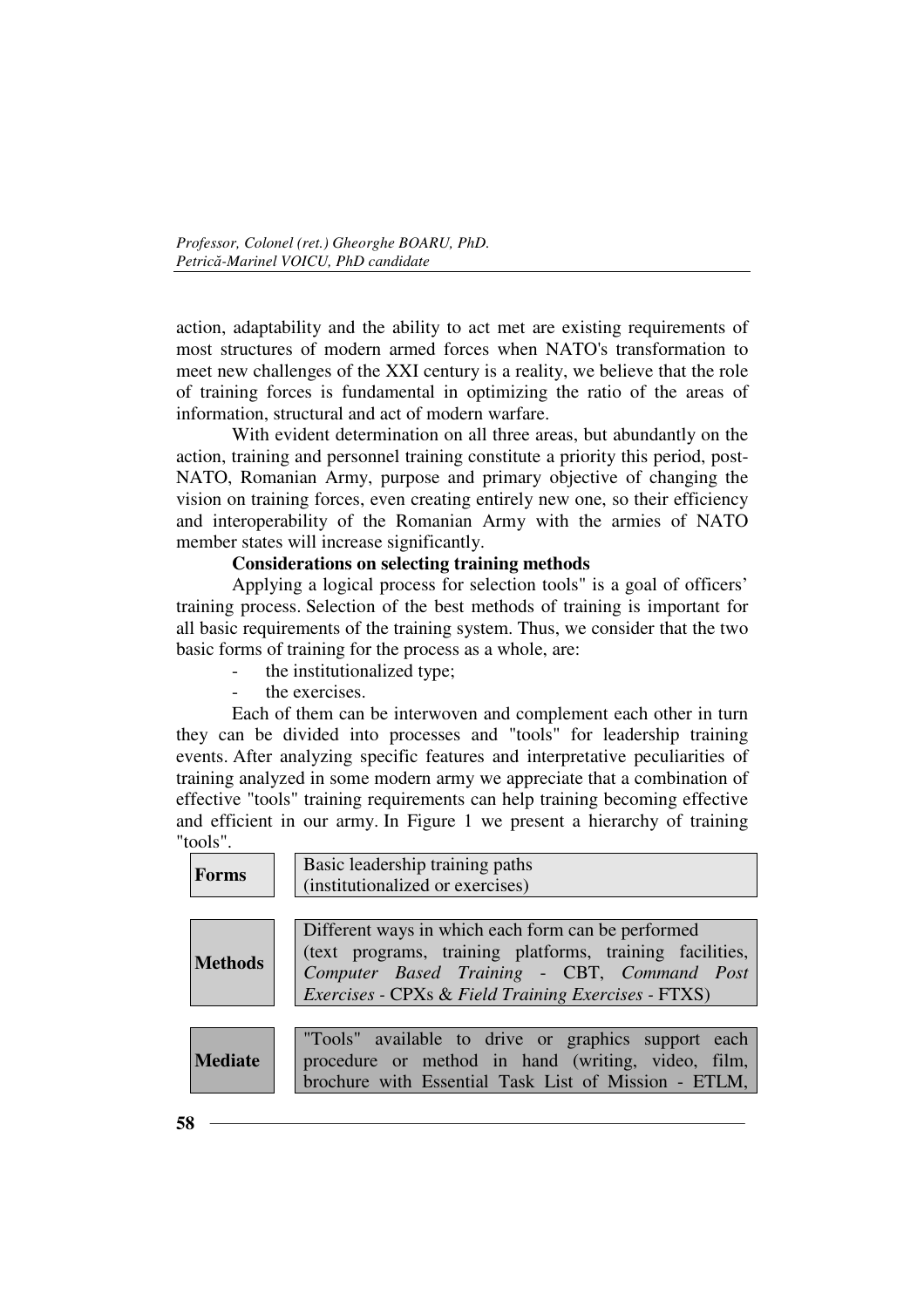teleconferencing, Advanced Distributed Learning - ADL, *Computer assisted exercises -* CAXs, etc.)

*Figure 1. The hierarchy of training forms and methods.*

Selecting training methods begins with determining the purpose of the training event. In other words, what does the trainer intend to teach the trainees?

The methodology starts with the identification of training objectives. This can help determine if the method chosen must be an institutionalized one or a training exercise type.

Institutionalized training methods and exercises are different and therefore each of them can support different purposes. Institutionalized methods such as cognitive accumulations are convenient for improving information and knowledge accumulation, for increasing understanding.

The exercises are very convenient to practice, train, verify or validate. In Figure 2 there are some goals of the training stages.

It should be noted that, in our opinion and comparing details of specific training of modern armies, these are situations that can lend institutionalized combinations of methods and exercises.



*Figure 2. Finalities of training stages*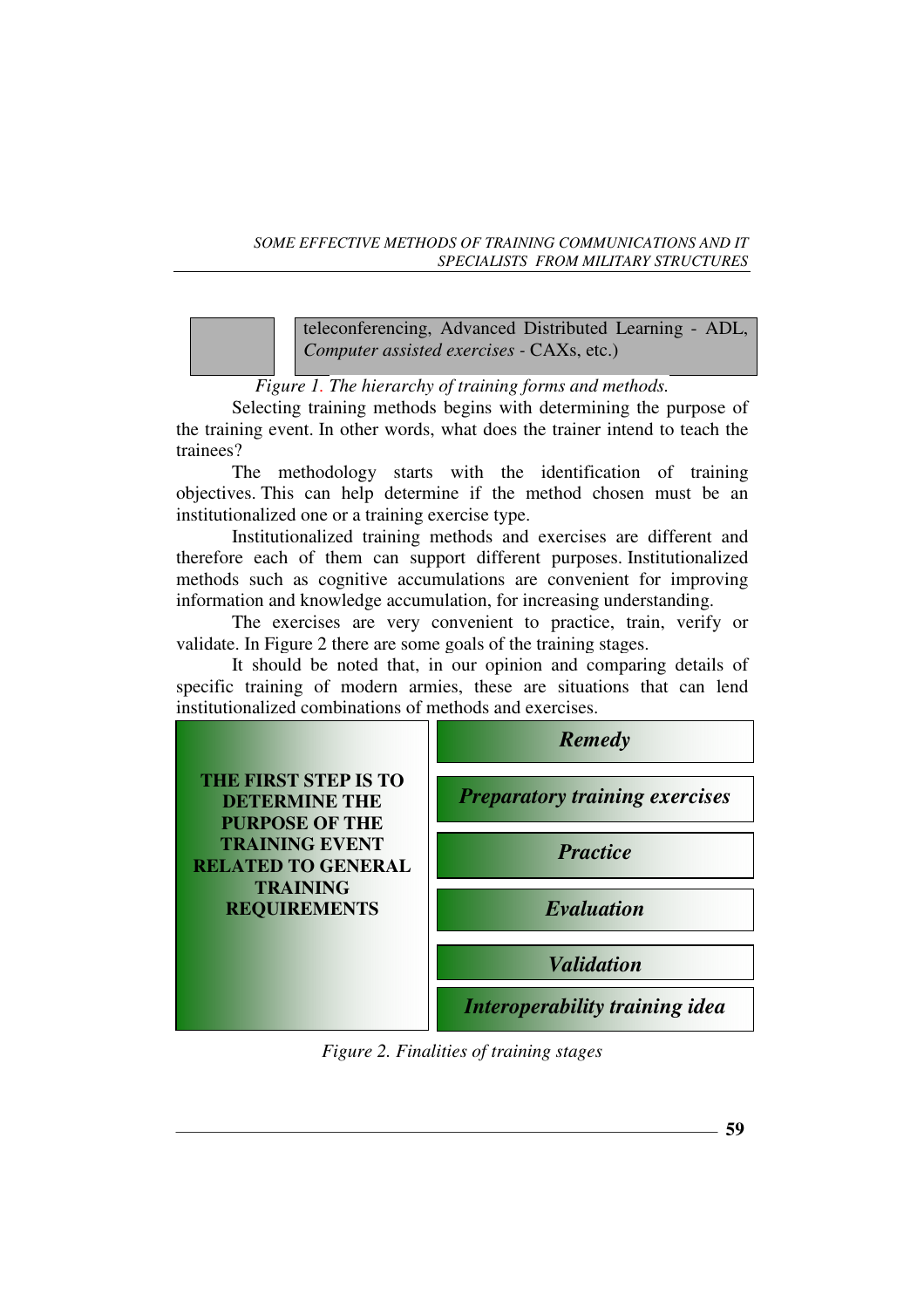These finalities of training events can be defined as follows:

 $\checkmark$  *education* - the transition from one level of education to a higher one;

 $\checkmark$  remedy - determining gaps in the earlier training events;

 $\checkmark$  preparatory training exercise - training to the level attained knowledge that allows preparing to participate in a joint exercise; it focuses on a specific mission or capability;

 $\checkmark$  *practice* - application of acquired skills in training;

 $\checkmark$  evaluation - assessing training within a specific mission or capabilities;

 $\checkmark$  *validation* - confirmation of concepts or new strategies as well as others reviewed with the purpose of certification and their introduction into the tactics, technique and procedure trainings;

 $\checkmark$  *interoperable component of the training* - training based on operational tactics, existant techniques and procedures, the ability of systems, units or forces to provide services and to accept each other, changing them, allowing them to work together effectively.

As a conclusion of the analysis carried out on this first level of techniques, tactics and procedures for training, we can mention that the best method of training is in evidence when taking into account the expected outcome of the training process that we want to project. We tried to illustrate this conclusion in Figure 3.



*Figure 3. Criteria for selection of forms and methods of training*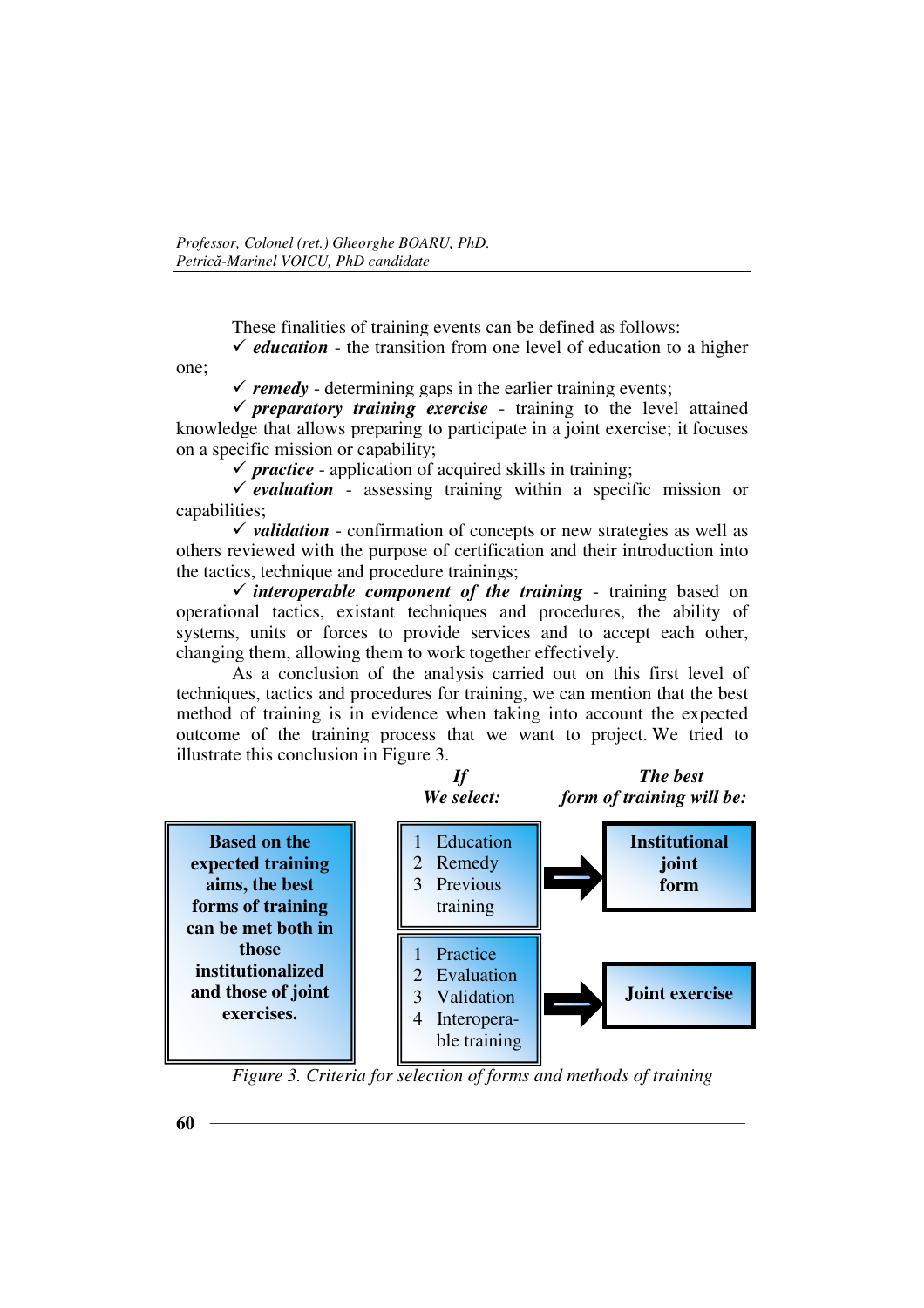### **Views on some effective methods of training and their selection for communications and informatics**

After selecting the institutionalized forms of training or types of exercises, the next step is to determine the method. In determining the method of instruction, the subject of training plays a fundamental role. These subjects can be: commanders at various levels of implementation, commanders of the joint structures or components of each such level. There are also educational levels in the command structures: head of structures (modules), specialist officers, liaison officers. Each level has different experiences, functions, responsibilities and perspectives just as it must have different availabilities for training.

 We believe that the institutionalized form of training can be structured and may be performed by using the following methods:

- $\checkmark$  text brochure;
- $\checkmark$  training platform;
- $\checkmark$  training facilities;
- $\checkmark$  computer-based training.

During the process of selecting the best method of training, it helps to examine the advantages or disadvantages of each method. In Table. 1 we present a proposal for the most affordable and effective methods of training in communications and informatics, training and related subjects advantages and disadvantages of each. We believe this information should be accessed and used in establishing the most effective methods institutionalized leadership training.

**61**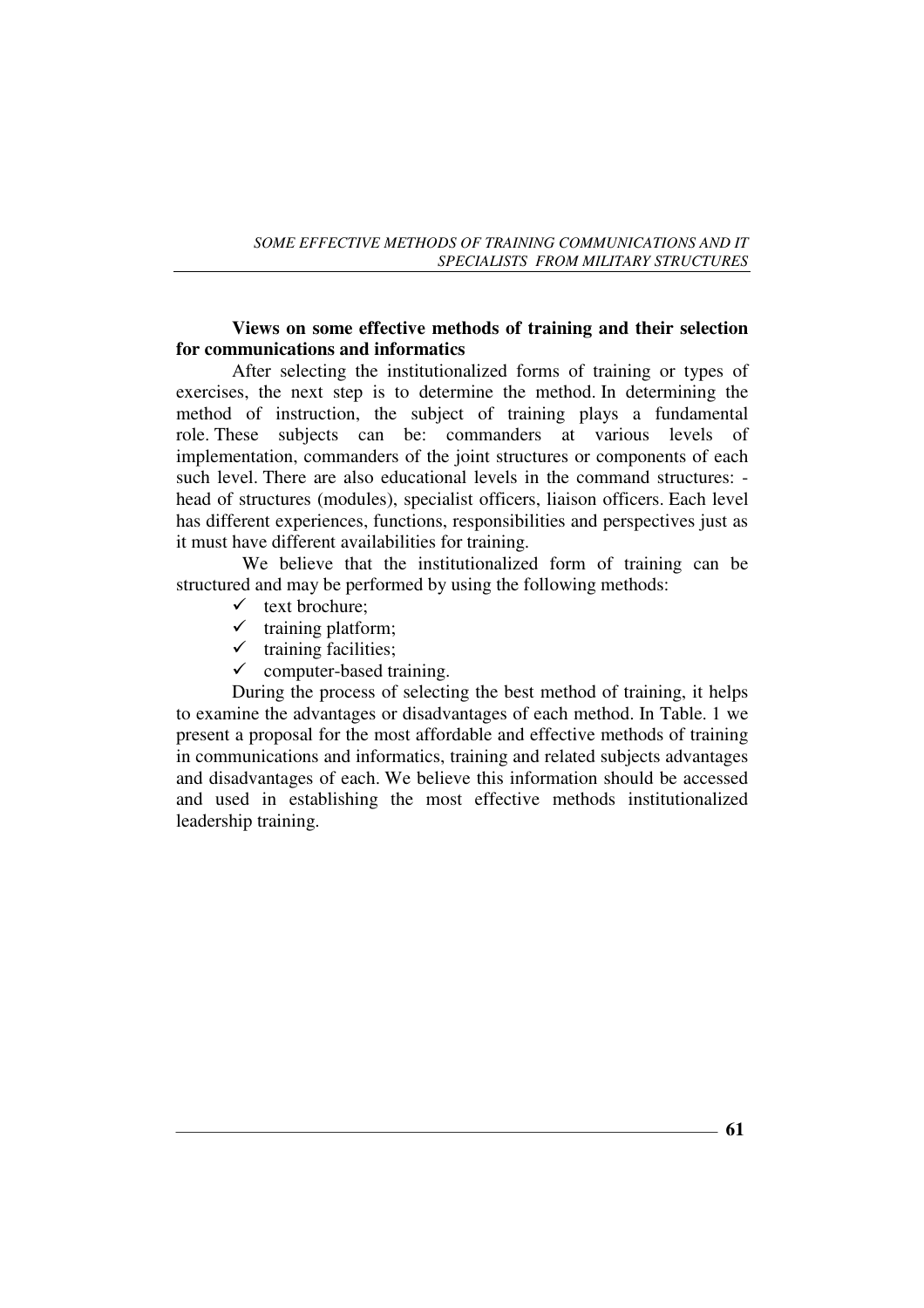| Table |
|-------|
|-------|

| <b>Method</b>                                                           | <b>Level of</b><br>participation                  | <b>Advantages</b>                                                                                                                           | <b>Disadvantages</b>                                                                                                                                                                                                                 |
|-------------------------------------------------------------------------|---------------------------------------------------|---------------------------------------------------------------------------------------------------------------------------------------------|--------------------------------------------------------------------------------------------------------------------------------------------------------------------------------------------------------------------------------------|
| <b>Text</b><br><b>brochures</b>                                         | Specialist<br>officers                            | Flexibility.<br>Mobility.<br>Working speed<br>adaptable to subject.<br>Presents basic<br>concepts and the<br>relationships<br>between them. | Gaps in interaction<br>and remediation.<br>Calls for training and<br>experience in<br>training structures.                                                                                                                           |
| <b>Training</b><br>platforms<br><i>(lectures)</i><br>and<br>seminars)   | Commanding<br>officers,<br>Specialist<br>officers | Ideal for presenting<br>new information and<br>concepts.<br>The experience<br>should be<br>generalized.                                     | Requirements and<br>space to conduct<br>training. May require<br>additional study and<br>work individually<br>with the instructor, if<br>not inside the<br>structure. Provides<br>learning<br>opportunities for<br>applying minimum. |
| <b>Training</b><br>facilities<br>(working<br>groups<br>and<br>seminars) | Commanding<br>officers,<br>Specialist<br>officers | Optimal guided<br>instructions<br>(provided).<br>Inductive training.<br>Workshops for<br>senior command<br>officers.                        | It supposes training<br>facilities.<br>It supposes time<br>management by<br>participants.<br>May require travel<br>costs studies.                                                                                                    |

<u> 1989 - Johann Barn, amerikansk politiker (</u>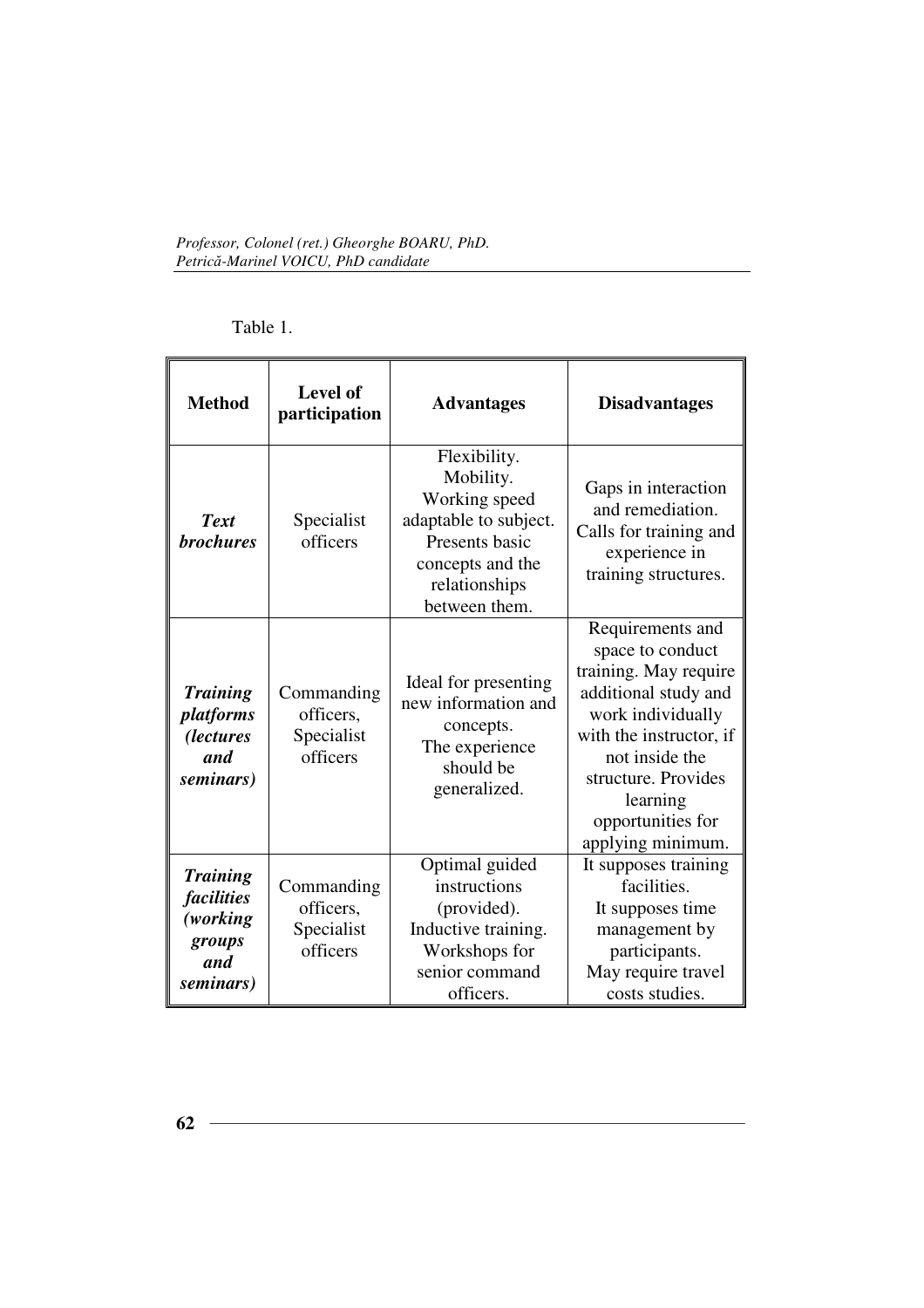| Computer-<br><b>based</b><br>training<br>and | Specialist<br>officers | Low cost. High<br>potential for<br>centralizing<br>data. Facilities<br>management lessons | High costs for<br>institutionalized<br>methods.<br>Initial costs high<br>(high investment).<br>Low individual |
|----------------------------------------------|------------------------|-------------------------------------------------------------------------------------------|---------------------------------------------------------------------------------------------------------------|
| <b>Advanced</b>                              |                        | earlier. Facilities for                                                                   | interaction.                                                                                                  |
| distributed<br>training                      |                        | trend analysis<br>training.                                                               | Requires student<br>access to computer<br>and software.                                                       |

Matrix selection institutionalized training methods

Regarding the methods for conducting training exercises, we also consider that, before selecting the most effective ones, at least the following questions must be answered:

- Who are the first beneficiaries?
- What finalities are expected after the training?

 For training specialists and structures of communications we consider that the two basic types of exercises are: Computer Assisted Exercises - CAXs and Field Training Exercises - FTXs. Each has distinct advantages and disadvantages which are presented in Table 2.

| $1$ avit $\angle$ . |                                                                                                                                                                                                                      |                                                                                                                                               |
|---------------------|----------------------------------------------------------------------------------------------------------------------------------------------------------------------------------------------------------------------|-----------------------------------------------------------------------------------------------------------------------------------------------|
| <b>Type</b>         | <b>Advantages</b>                                                                                                                                                                                                    | <b>Disadvantages</b>                                                                                                                          |
| <b>CAX</b>          | - Aims basic training and<br>coordinating teams of<br>command;<br>- Reductions in training<br>resources;<br>- Ideal for standard<br>communication or joint<br>exercises;<br>- Does not influence the<br>environment. | - Limited training of staff of the<br>unit.<br>- Allows practice tactics,<br>techniques and procedures-only<br>lodging at the upper echelons. |

| `able |  |
|-------|--|
|       |  |

**63**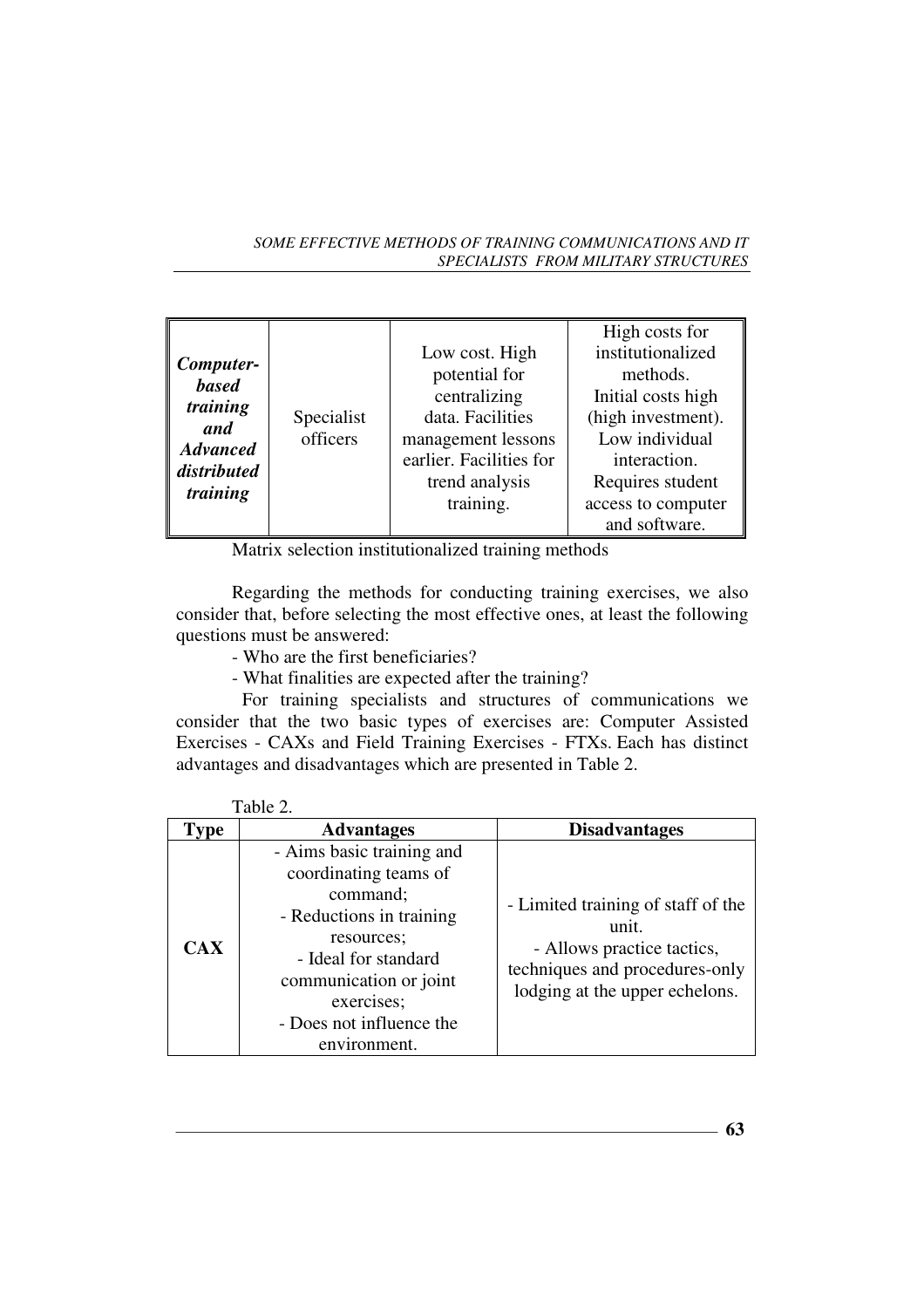| <b>FTX</b> | - Connections with training<br>equipment;<br>- Allows great scope tactics,<br>techniques and procedures at all<br>levels;<br>- Allows simultaneous<br>communication and training<br>small structures. | - Considerable resource (travel,<br>maintenance, etc.);<br>- Restrictions on security;<br>- Movement limited during the<br>year;<br>- Calls powers must be limited<br>to their specific requirements. |
|------------|-------------------------------------------------------------------------------------------------------------------------------------------------------------------------------------------------------|-------------------------------------------------------------------------------------------------------------------------------------------------------------------------------------------------------|
|------------|-------------------------------------------------------------------------------------------------------------------------------------------------------------------------------------------------------|-------------------------------------------------------------------------------------------------------------------------------------------------------------------------------------------------------|

CAX or FTX selecting

Achieving and maintaining interoperability with the national forces of allied states / partners for success in operations represent the ultimate goals of the training activity. Achieving this goal is far from being a simple completed process, or for which there is a "tested model" that once applied will lead to achieving our objective.

The transformations that will take place in the Romanian Army are characterized by a qualitative valence rather than a quantitative one. The finality regarding the transformation of forces will be that they will be trained adequately, distributed network-based and capable of being efficient in decision-making and achieving the desired effects in the battle space. Success in this complex environment will be provided by an educated and trained force, which possesses a complete array of specialties.

Part of the educational process of the Romanian Army communications and training specialists plays an important role in achieving the previously mentioned goals.



\*\*\* NATO Handbook, published by Office of Information and Press, NATO - 1110 Brussels – Belgium, 2001.

\*\*\* Allied Joint Doctrine for Communication and Information Systems AJP-*6*, April 06, 2011.